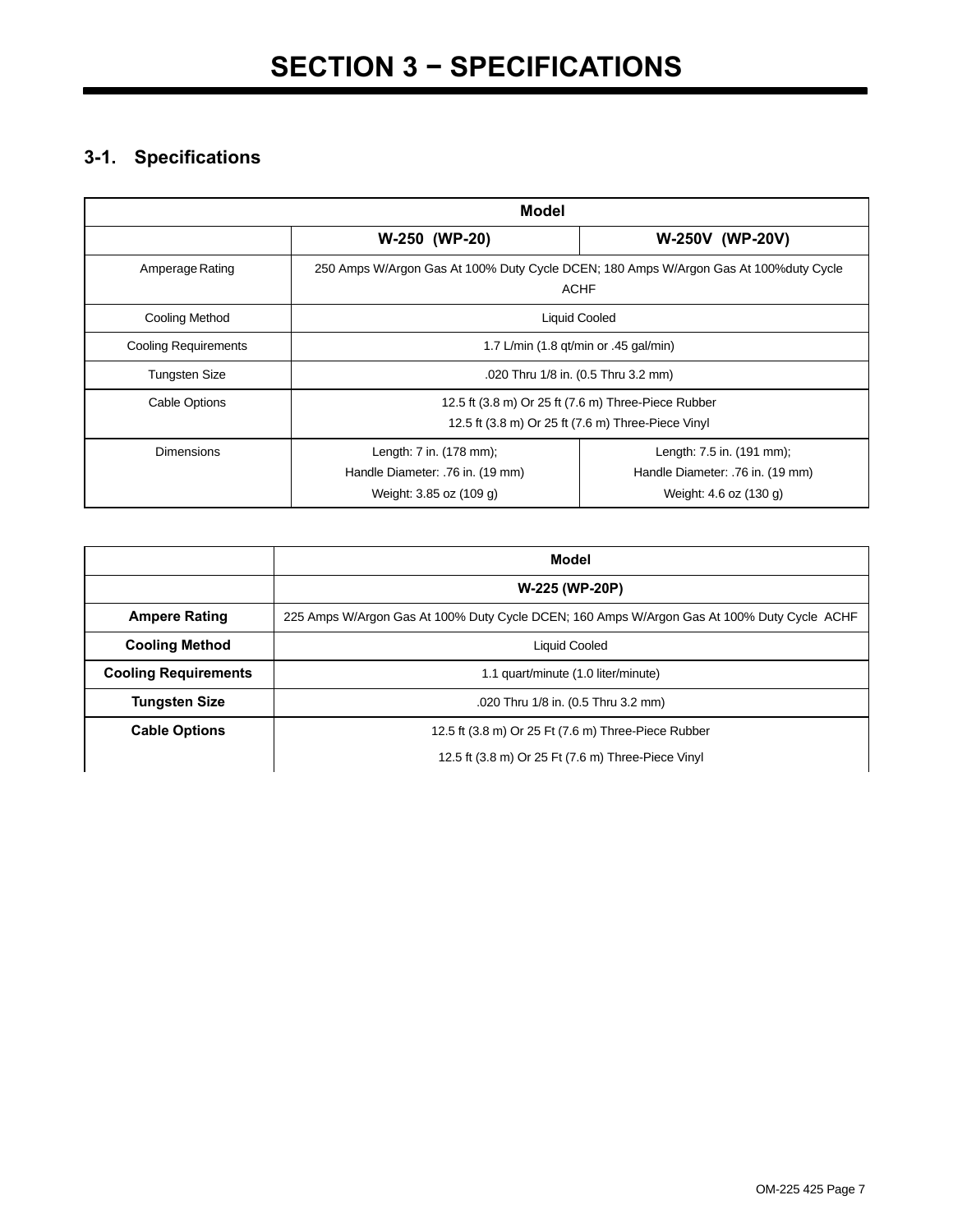## <span id="page-11-0"></span>**3-2. Duty Cycle**



# **SECTION 4 − INSTALLATION**

### **4-1. Required Torch Parts And Torch Assembly**



### **4-2. International Style Connector Assembly**

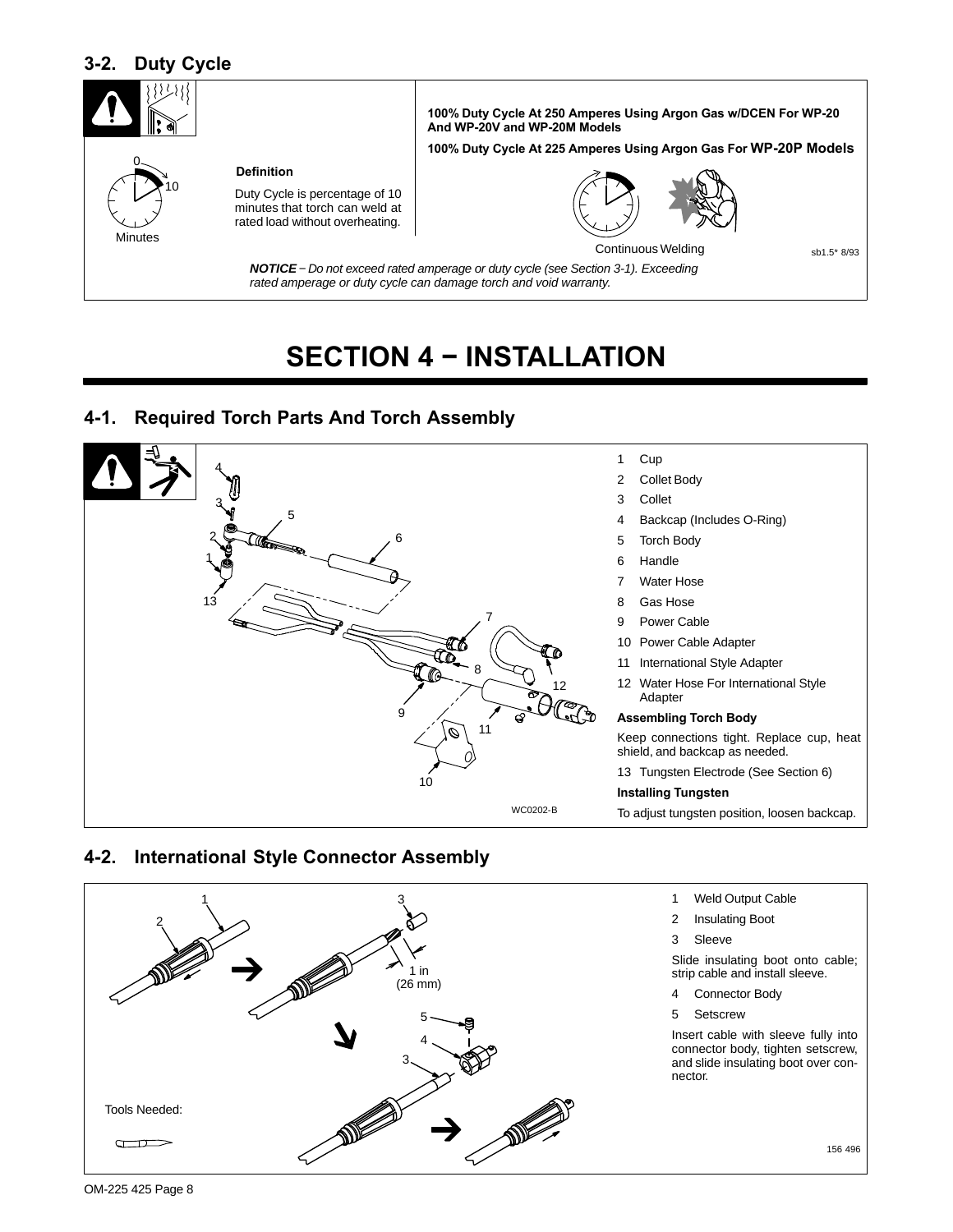## <span id="page-12-0"></span>**4-3. Connecting Torch**

#### **A. Connecting Torch To A PipeWorx With A PipeWorx Cooler**

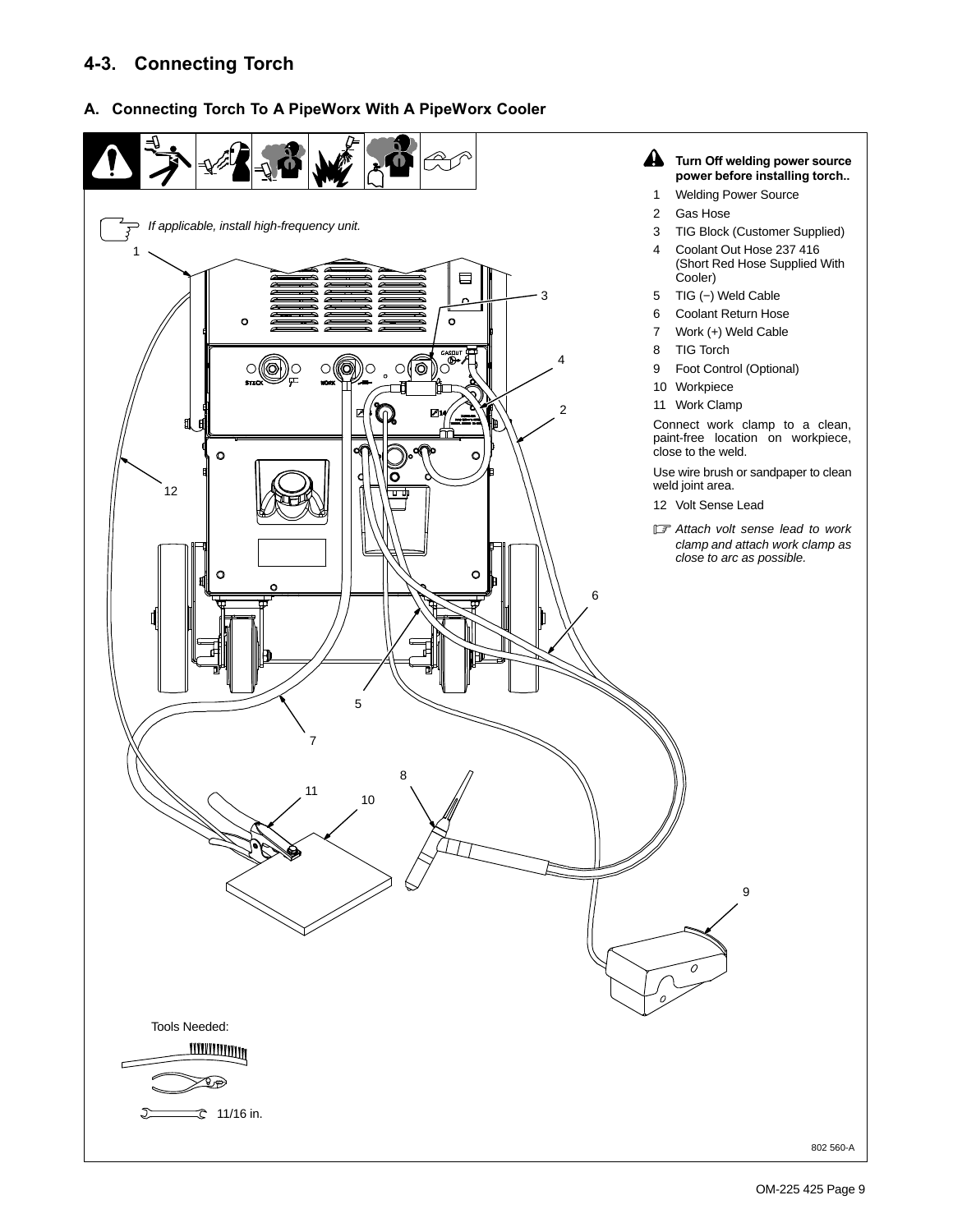

#### **C. Connecting Torch To A Syncrowave 250 DX Or 350 LX TIGRunner Unit**

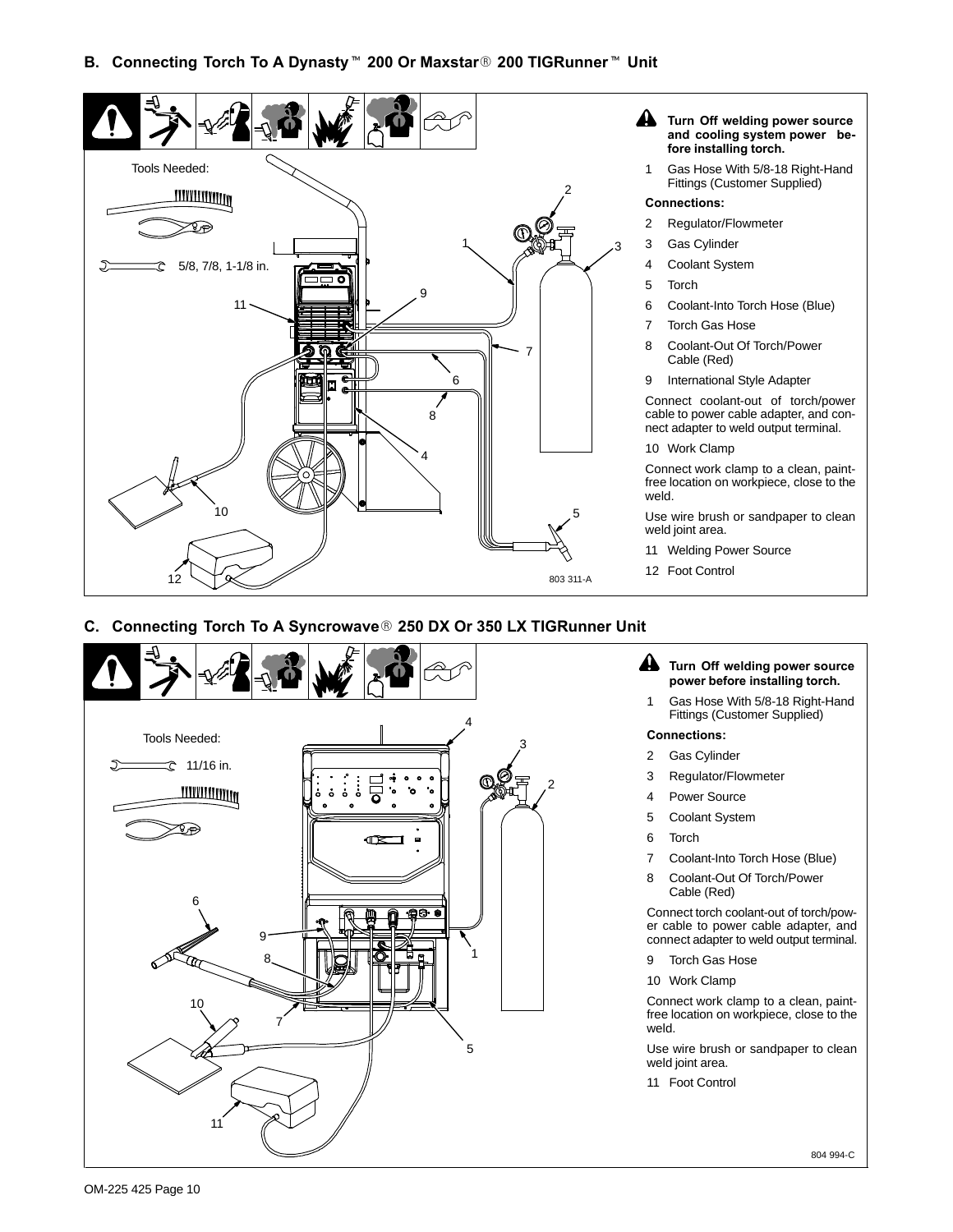# <span id="page-14-0"></span>**SECTION 5 − MAINTENANCE & TROUBLESHOOTING**



## **5-2. Troubleshooting**

- *Before using troubleshooting table, check selection and preparation of tungsten electrode according to Section [6](#page-16-0).*

| <b>Trouble</b>                                               | Remedy                                                                                                                                                     |  |  |
|--------------------------------------------------------------|------------------------------------------------------------------------------------------------------------------------------------------------------------|--|--|
| Arc will not start. High frequency present                   | Check cable and work connections. Be sure weld circuit is complete (see Section 4-3).                                                                      |  |  |
| and visible at the torch.                                    | Check and be sure shielding gas is present.                                                                                                                |  |  |
| Lack of high frequency; difficulty in es-<br>tablishing arc. | Select proper size and type tungsten. Properly prepare tungsten according to Section 6.                                                                    |  |  |
|                                                              | Check cables and torch for cracks or bad connections. Be sure that torch cables are not close to any<br>grounded metal. Repair or replace necessary parts. |  |  |
|                                                              | Check torch consumables. Be sure collet and collet body are correctly installed and tightened (see Sec-<br>tion $4-1$ ).                                   |  |  |
|                                                              | Check welding power source High Frequency control, and if necessary, check and adjust spark gaps.                                                          |  |  |
| Torch gas valve not working properly (if<br>applicable).     | Have Factory Authorized Service Station/Service Distributor check valve.                                                                                   |  |  |
| No shielding gas flow from torch.                            | Be sure valves on gas supply are open.                                                                                                                     |  |  |
|                                                              | Check cable for kinks or blockage.                                                                                                                         |  |  |
|                                                              | Check and tighten all gas supply fittings.                                                                                                                 |  |  |
|                                                              | Check cables and torch for cracked insulation or bad connections. Repair or replace (see Section 5-1).                                                     |  |  |
| Tungsten electrode oxidizing and not re-                     | Shield weld zone from drafts.                                                                                                                              |  |  |
| maining bright after conclusion of weld.                     | Increase postflow time.                                                                                                                                    |  |  |
|                                                              | Increase gas flow rate. Check manufacture's recommendations.                                                                                               |  |  |
|                                                              | Check and tighten all gas fittings.                                                                                                                        |  |  |
|                                                              | Check gas valve and flow meter/regulator.                                                                                                                  |  |  |
|                                                              | Select proper size and type tungsten. Properly prepare tungsten (see Section 6).                                                                           |  |  |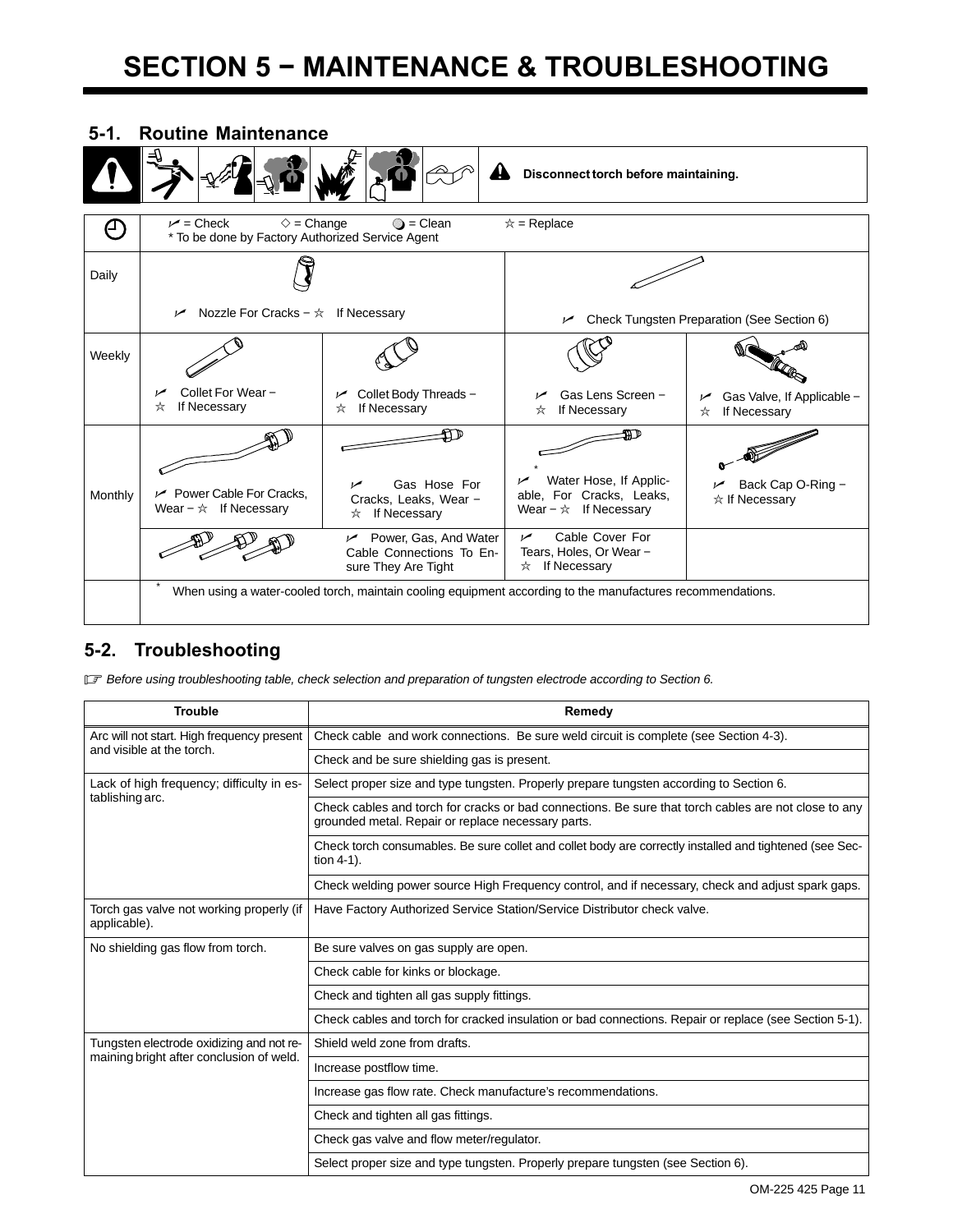| <b>Trouble</b>                       | Remedy                                                                                                                   |  |  |
|--------------------------------------|--------------------------------------------------------------------------------------------------------------------------|--|--|
| tungsten electrode con-<br>Excessive | Select proper size and type tungsten. Properly prepare tungsten according to Section 6.                                  |  |  |
| sumption.                            | Check polarity setting on welding power source (see welding power source Owner's manual).                                |  |  |
|                                      | Check for proper gas flow rate. Check manufacture's recommendations.                                                     |  |  |
|                                      | If torch is water cooled, check torch and cables for water leaks. Repair or replace if necessary (see Sec-<br>tion 5-1). |  |  |
| Wandering arc                        | Shield weld zone from drafts.                                                                                            |  |  |
|                                      | Reduce gas flow rate.                                                                                                    |  |  |
|                                      | Select proper size and type tungsten. Properly prepare tungsten according to Section 6.                                  |  |  |
|                                      | When using AC, check welding power source High Frequency control setting, and increase setting if nec-<br>essary.        |  |  |
| Yellow powder or smoke on cup.       | Use proper type shielding gas.                                                                                           |  |  |
|                                      | Check for proper gas flow rate. Check manufacture's recommendations.                                                     |  |  |
|                                      | Increase postflow time.                                                                                                  |  |  |
|                                      | Check torch cup size. Match cup size to joint being welded.                                                              |  |  |
| Erratic arc                          | When using DC, check polarity, and/or polarity of welding cables.                                                        |  |  |
|                                      | When using AC, check welding power source High Frequency control setting, and be sure it is operating<br>continuously.   |  |  |
|                                      | Select proper size and type tungsten. Properly prepare tungsten according to Section 6.                                  |  |  |
|                                      | Use proper arc length. Arc length may be too long or too short.                                                          |  |  |
|                                      | Make sure base material is clean and free of contaminates.                                                               |  |  |
|                                      | When using AC, slow travel speed can cause erratic arc. Adjust travel speed.                                             |  |  |
| Porosity in weld.                    | Check for proper gas flow rate. Check manufacture's recommendations.                                                     |  |  |
|                                      | Check and tighten gas fittings.                                                                                          |  |  |
|                                      | Make sure base material and filler material is clean and free of contaminates.                                           |  |  |
|                                      | Check for impurities and moisture in gas lines. Purge if necessary.                                                      |  |  |
|                                      | If torch is water cooled, check torch and cables for water leaks. Repair or replace if necessary (see Sec-<br>tion 5-1). |  |  |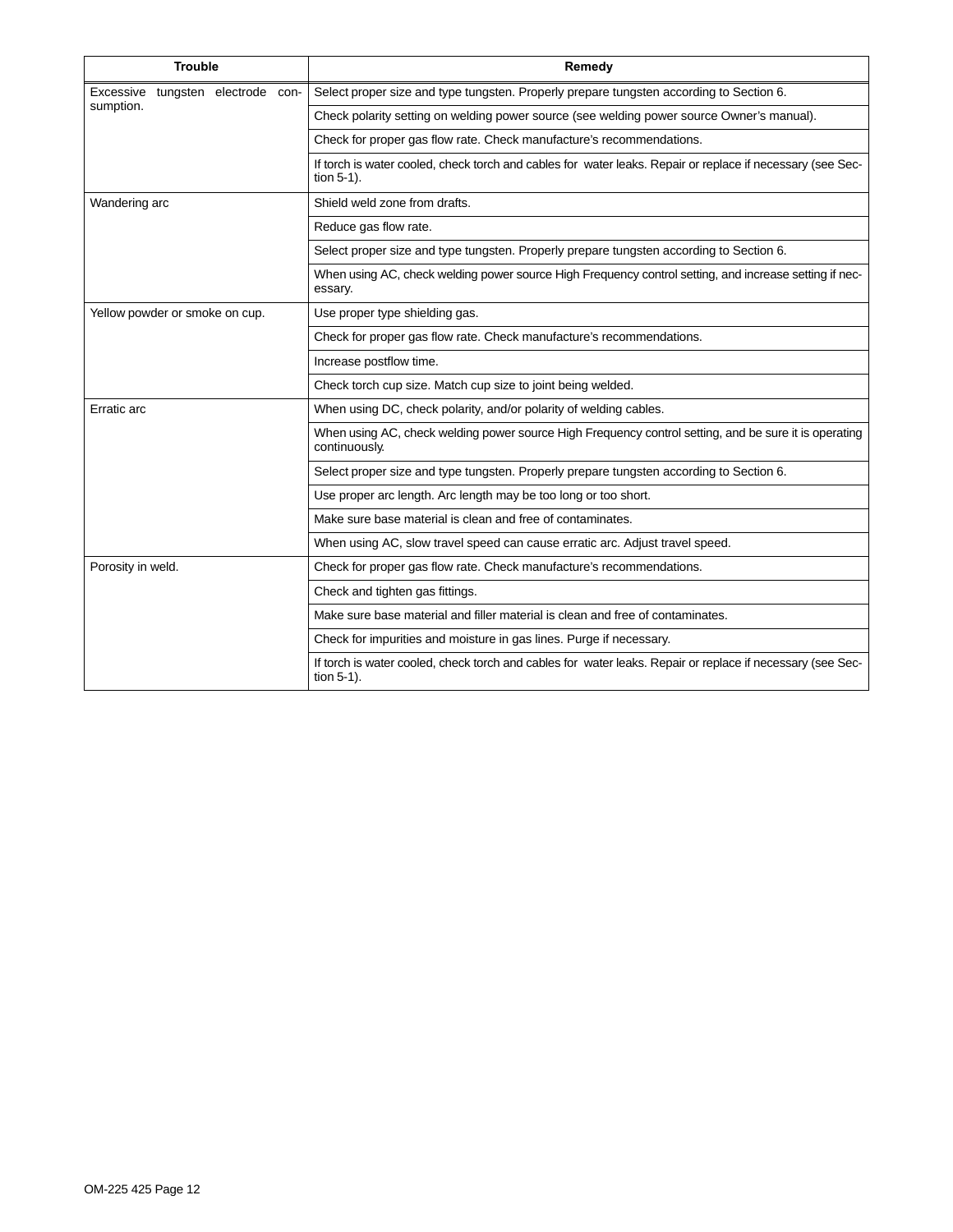# <span id="page-16-0"></span>**SECTION 6 − SELECTING AND PREPARING A TUNGSTEN FOR DC OR AC WELDING**

gtaw\_Phase\_2011−06



**! Whenever possible and practical, use DC weld output instead of AC weld output.**

### **6-1. Selecting Tungsten Electrode (Wear Clean Gloves To Prevent Contamination Of Tungsten)**

l了 Not all tungsten electrode manufacturers use the same colors to identify tungsten type. Contact the tungsten electrode manufacturer or reference *the product packaging to identify the tungsten you are using.*

|                           | Amperage Range - Gas Type ♦ - Polarity                                                               |                                                                                     |  |  |  |  |
|---------------------------|------------------------------------------------------------------------------------------------------|-------------------------------------------------------------------------------------|--|--|--|--|
| <b>Electrode Diameter</b> | (DCEN) - Argon<br><b>Direct Current Electrode Negative</b><br>(For Use With Mild Or Stainless Steel) | $AC - Argon$<br>Balance Control @ 65% Electrode Negative<br>(For Use With Aluminum) |  |  |  |  |
|                           | 2% Ceria, 1.5% Lanthanum, Or 2% Thorium Alloy Tungstens                                              |                                                                                     |  |  |  |  |
| $.040$ " (1 mm)           | 25-85                                                                                                | 20-80                                                                               |  |  |  |  |
| $1/16$ " (1.6 mm)         | 50-160                                                                                               | 50-150                                                                              |  |  |  |  |
| $3/32$ " (2.4 mm)         | 130-250                                                                                              | 135-235                                                                             |  |  |  |  |
| $1/8$ " (3.2 mm)          | 250-400                                                                                              | 225-360                                                                             |  |  |  |  |
| <b>Pure Tungsten</b>      |                                                                                                      |                                                                                     |  |  |  |  |
| $.040$ " (1 mm)           | Pure Tungsten Not Recommended                                                                        | 10-60                                                                               |  |  |  |  |
| $1/16$ " (1.6 mm)         | For DCEN - Argon                                                                                     | 50-100                                                                              |  |  |  |  |
| $3/32$ " (2.4 mm)         |                                                                                                      | 100-160                                                                             |  |  |  |  |
| $1/8$ " (3.2 mm)          |                                                                                                      | 150-210                                                                             |  |  |  |  |

♦Typical argon shielding gas flow rates are 11 to 35 cfh (cubic feet per hour).

Figures listed are a guide and are a composite of recommendations from American Welding Society (AWS) and electrode manufacturers.

## **6-2. Preparing Tungsten Electrode For Welding With Phase Control Machines**

**! Grinding the tungsten electrode produces dust and flying sparks which can cause injury and start fires. Use local exhaust (forced ventilation) at the grinder or wear an approved respirator. Read MSDS for safety information. Consider using tungsten containing ceria, lanthana, or yttria instead of thoria. Grinding dust from thoriated electrodes contains low-level radioactive material. Properly dispose of grinder dust in an environmentally safe way. Wear proper face, hand, and body protection. Keep flammables away.**

### **A. Preparing Tungsten For DC Electrode Negative (DCEN) Welding**





Ideal Tungsten Preparation − Stable Arc

**B. Preparing Tungsten For AC Welding**



Grind end of tungsten on fine grit, hard abrasive wheel before welding. Do not use wheel for other jobs or tungsten can become contaminated causing lower weld quality.

2 Tungsten Electrode

A 2% ceriated tungsten is recommended.

3 Flat

Diameter of this flat determines amperage capacity.

- 4 Straight Ground
- Grind lengthwise, **not radial**.
- 1 Tungsten Electrode

A pure tungsten is recommended..

2 Balled End

Ball end of tungsten by applying AC amperage recommended for a given electrode diameter (see Section 6-1). Let ball on end of the tungsten take its own shape.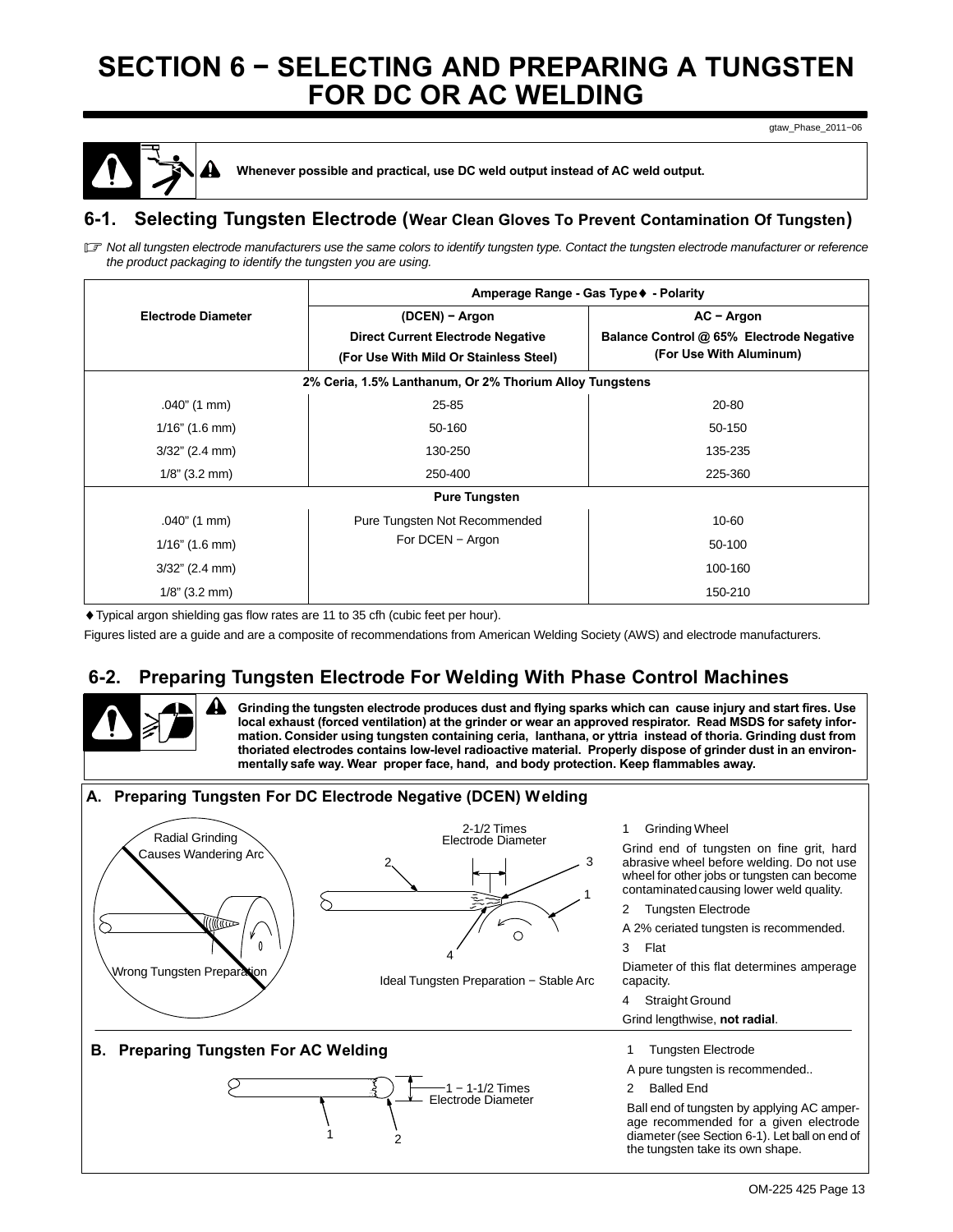# **SECTION 7 − GUIDELINES FOR TIG WELDING (GTAW)**

#### **7-1. Positioning The Torch**

3 2 4 90° 1 10−15° 4 5 10−25° 6  $5 \quad 6$  $\circ$ 1/16 in  $3/16$  in  $\rightarrow$ Bottom View Of Gas Cup

**4** Grinding the tungsten elec**trode produces dust and flying sparks which can cause injury and start fires. Use local exhaust (forced ventilation) at the grinder or wear an approved respirator. Read MSDS for safety information. Consider using cerium or lanthanum based tungsten instead of thoriated. Thorium dust contains low-level radioactive material. Properly dispose of grinder dust in an environmentally safe way. Wear proper face, hand, and body protection. Keep flammables away.**

2007−04

1 Workpiece

Make sure workpiece is clean before welding.

2 Work Clamp

Place as close to the weld as possible.

- 3 Torch
- 4 Filler Rod (If Applicable)
- 5 Gas Cup
- 6 Tungsten Electrode

Select and prepare tungsten according to Section [6](#page-16-0).

#### **Guidelines:**

The inside diameter of the gas cup should be at least three times the tungsten diameter to provide adequate shielding gas coverage. (For example, if tungsten is 1/16 in diameter, gas cup should be a minimum of 3/16 in diameter.

Tungsten extension is the distance the tungsten extends out gas cup of torch.

The tungsten extension should be no greater than the inside diameter of the gas cup.

Arc length is the distance from the tungsten to the workpiece.

Ref. ST-161 892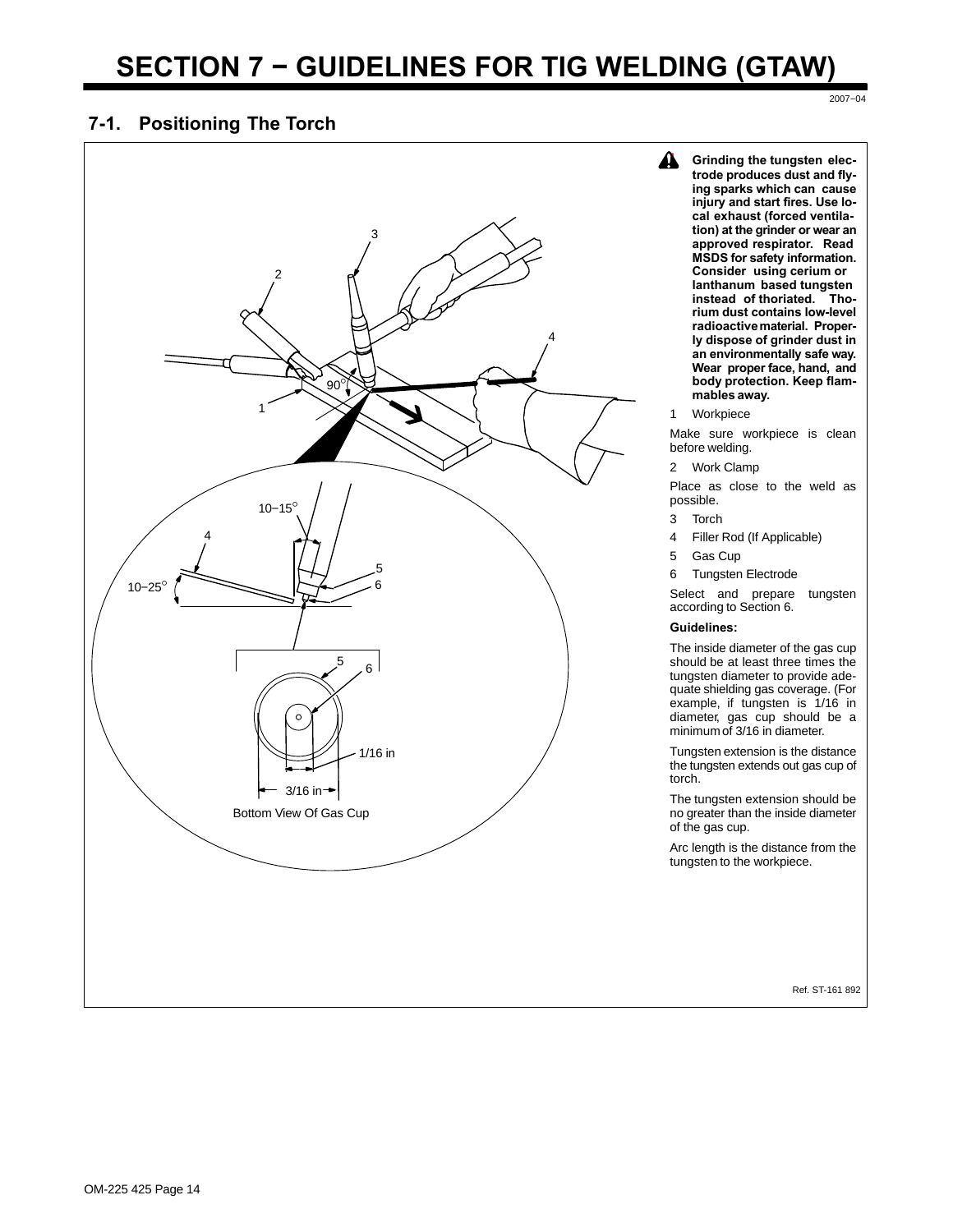## **7-2. Torch Movement During Welding**



## **7-3. Positioning Torch Tungsten For Various Weld Joints**



OM-225 425 Page 15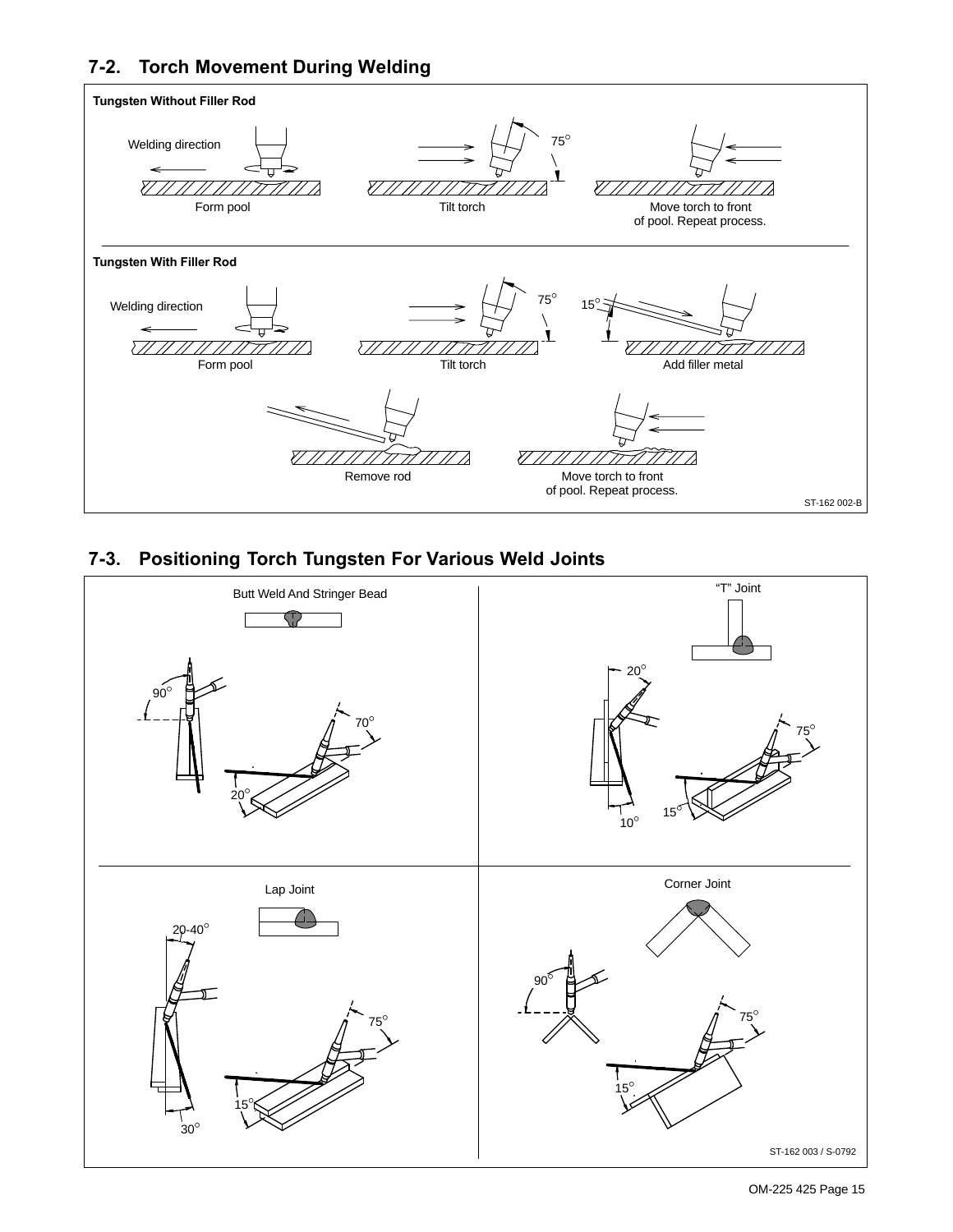# **SECTION 8 − PARTS LIST**

<span id="page-19-0"></span>

WC0203-B

**Figure 8-1. Complete Torch Assembly**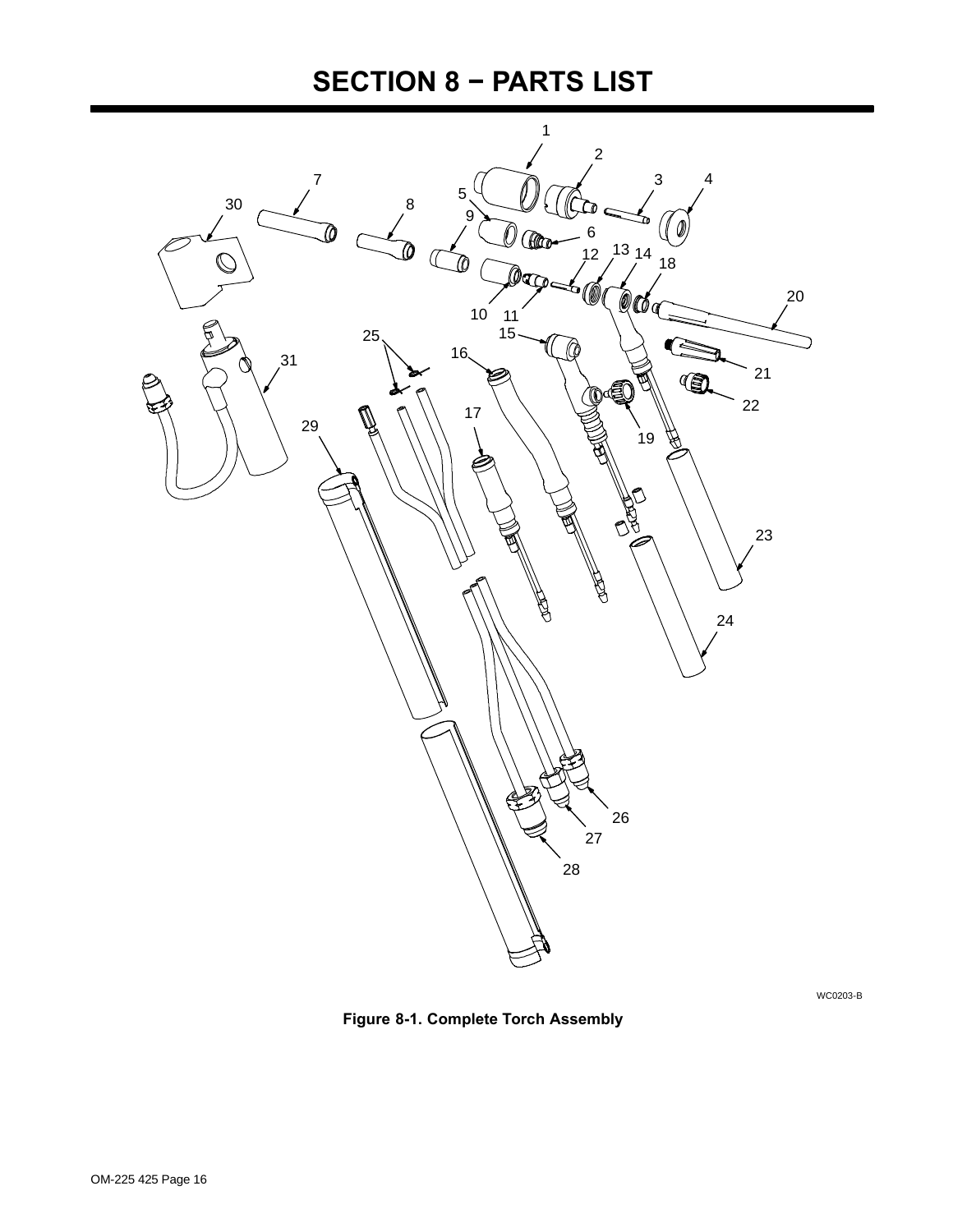| <b>Item</b><br>No. | <b>Stock</b><br>No.                                            | Description                                                                                        | W-250<br>(WP20) | W-250V<br>(WP20V) | W-200<br>(WP25) | W-225<br>(WP20P) |
|--------------------|----------------------------------------------------------------|----------------------------------------------------------------------------------------------------|-----------------|-------------------|-----------------|------------------|
|                    |                                                                | Figure 8-1. Complete Torch Assembly                                                                |                 |                   |                 |                  |
|                    | $\ldots$ 1 $\ldots$ . $\bullet$ 57N75 $\ldots$                 |                                                                                                    |                 |                   |                 |                  |
|                    | $\ldots$ 1 $\ldots$ +57N74 $\ldots$                            |                                                                                                    |                 |                   |                 |                  |
|                    | $1.1$ $\leftrightarrow$ 53N88<br>$1.1$ $\leftrightarrow$ 53N87 |                                                                                                    |                 |                   |                 |                  |
|                    | $1.1$ $\bullet$ 53N89                                          | Nozzle, Alumina GL Short #15 (15/16 in.)  1  1  1  1                                               |                 |                   |                 |                  |
|                    |                                                                | 2. ◆45V0204S  Gas Lens, LG Stubby                                                                  |                 |                   |                 |                  |
|                    |                                                                |                                                                                                    |                 |                   |                 |                  |
|                    |                                                                | 2 ♦ 45V116S  Gas Lens, LG Stubby 1/16 in. (1.6 mm)  1  1  1  1                                     |                 |                   |                 |                  |
|                    |                                                                | 2 ♦45V64S  Gas Lens, LG Stubby 3/32 in. (2.4 mm)  1  1  1  1                                       |                 |                   |                 |                  |
|                    | .2.4995795S                                                    |                                                                                                    |                 |                   |                 |                  |
|                    | . . 3. 13N20L                                                  |                                                                                                    |                 |                   |                 |                  |
|                    | $3$ +13N21L                                                    |                                                                                                    |                 |                   |                 |                  |
|                    | $.3$ $\bullet$ 13N22L                                          |                                                                                                    |                 |                   |                 |                  |
|                    | $.3$ +13N23L                                                   |                                                                                                    |                 |                   |                 |                  |
|                    | $.3$ $\bullet$ 13N24L                                          |                                                                                                    |                 |                   |                 |                  |
|                    | $\ldots$ 5 $\ldots$ $\ldots$ $\bullet$ 53N58 $\ldots$          |                                                                                                    |                 |                   |                 |                  |
|                    | .5.5.1.453N59                                                  |                                                                                                    |                 |                   |                 |                  |
|                    | $.5.000$ $\triangle$ 53N60                                     |                                                                                                    |                 |                   |                 |                  |
|                    | $\ldots 5 \ldots \cdot * 53N61 \ldots$                         |                                                                                                    |                 |                   |                 |                  |
|                    | $.5$ $\bullet$ 53N61S                                          |                                                                                                    |                 |                   |                 |                  |
|                    | $6 6 \cdot 45V41$                                              |                                                                                                    |                 |                   |                 |                  |
|                    |                                                                | . . 6 ♦ 45V42 Gas Lens, 0.040 in. (1.0 mm) 1 1 1                                                   |                 |                   |                 |                  |
|                    | 6 6 45V43                                                      |                                                                                                    |                 |                   |                 |                  |
|                    | $6 6 \cdot 45V44$                                              |                                                                                                    |                 |                   |                 |                  |
|                    |                                                                |                                                                                                    |                 |                   |                 |                  |
|                    |                                                                | … 7 …… ♦796F74 ……… Nozzle, Lava X-Long #3 (3/16 in.) ……………… 1 ……… 1……… 1 ……… 1                     |                 |                   |                 |                  |
|                    | $7.7*796F75$                                                   |                                                                                                    |                 |                   |                 |                  |
|                    | .7.7.1.4796F76<br>$7.7$ $*796F77$                              |                                                                                                    |                 |                   |                 |                  |
|                    |                                                                |                                                                                                    |                 |                   |                 |                  |
|                    |                                                                |                                                                                                    |                 |                   |                 |                  |
|                    |                                                                | … 8 …… ♦796F72 ……… Nozzle, Lava Long #5 (5/16 in.) …………………… 1 ……… 1 ……… 1 ……… 1                    |                 |                   |                 |                  |
|                    |                                                                | . . 8 ♦796F73 Nozzle, Lava Long #6 (3/8 in.) 1 1 1                                                 |                 |                   |                 |                  |
|                    |                                                                |                                                                                                    |                 |                   |                 |                  |
|                    |                                                                | $\ldots$ 9 $\ldots$ . ♦ 13N15 $\ldots$ Nozzle, Lava #5 (5/16 in.) $\ldots$ 1 $\ldots$ 1 $\ldots$ 1 |                 |                   |                 |                  |
|                    | $.9*13N16$                                                     |                                                                                                    |                 |                   |                 |                  |
|                    | .9.11.4413N17.1.1.1.                                           |                                                                                                    |                 |                   |                 |                  |
|                    | $.9$ $*13N18$                                                  |                                                                                                    |                 |                   |                 |                  |
|                    | $\ldots$ 9 $\ldots$ . $\bullet$ 13N19 $\ldots$                 |                                                                                                    |                 |                   |                 |                  |
|                    | . 10  ♦13N08<br>$. 10$ $.013N09$                               |                                                                                                    |                 |                   |                 |                  |
|                    | $. 10$ $.013N10$                                               |                                                                                                    |                 |                   |                 |                  |
|                    | $.10$ $.13N11$                                                 |                                                                                                    |                 |                   |                 |                  |
|                    | $. 10 * 13N12$                                                 |                                                                                                    |                 |                   |                 |                  |
|                    | $10$ $\bullet$ 13N13                                           |                                                                                                    |                 |                   |                 |                  |
|                    | . 11  ♦ 13N25                                                  |                                                                                                    |                 |                   |                 |                  |
|                    | . 11  ♦ 13N26                                                  |                                                                                                    |                 |                   |                 |                  |
|                    | . 11  ♦ 13N27                                                  |                                                                                                    |                 |                   |                 |                  |
|                    | . 11  ♦ 13N28                                                  |                                                                                                    |                 |                   |                 |                  |
|                    | . 11 ♦ 13N29                                                   |                                                                                                    |                 |                   |                 |                  |
|                    | . 12  ♦ 13N20                                                  |                                                                                                    |                 |                   |                 |                  |
|                    | $. 12  * 13N21 $                                               |                                                                                                    |                 |                   |                 |                  |
|                    |                                                                | . 12 …. ♦13N22…… Collet, 1/16 in. (1.6 mm) ………………………… 1 ……… 1 ……. 1 ……. 1                          |                 |                   |                 |                  |
|                    |                                                                | .12 ....♦13N23 .......Collet, 3/32 in. (2.4 mm) .....................1 .......1 ......1 1          |                 |                   |                 |                  |
|                    |                                                                | . 12 …. ♦13N24 ……. Collet, 1/8 in. (3.2 mm) ………………………… 1 ……… 1 ……. 1 ……. 1                         |                 |                   |                 |                  |

Quantity/Model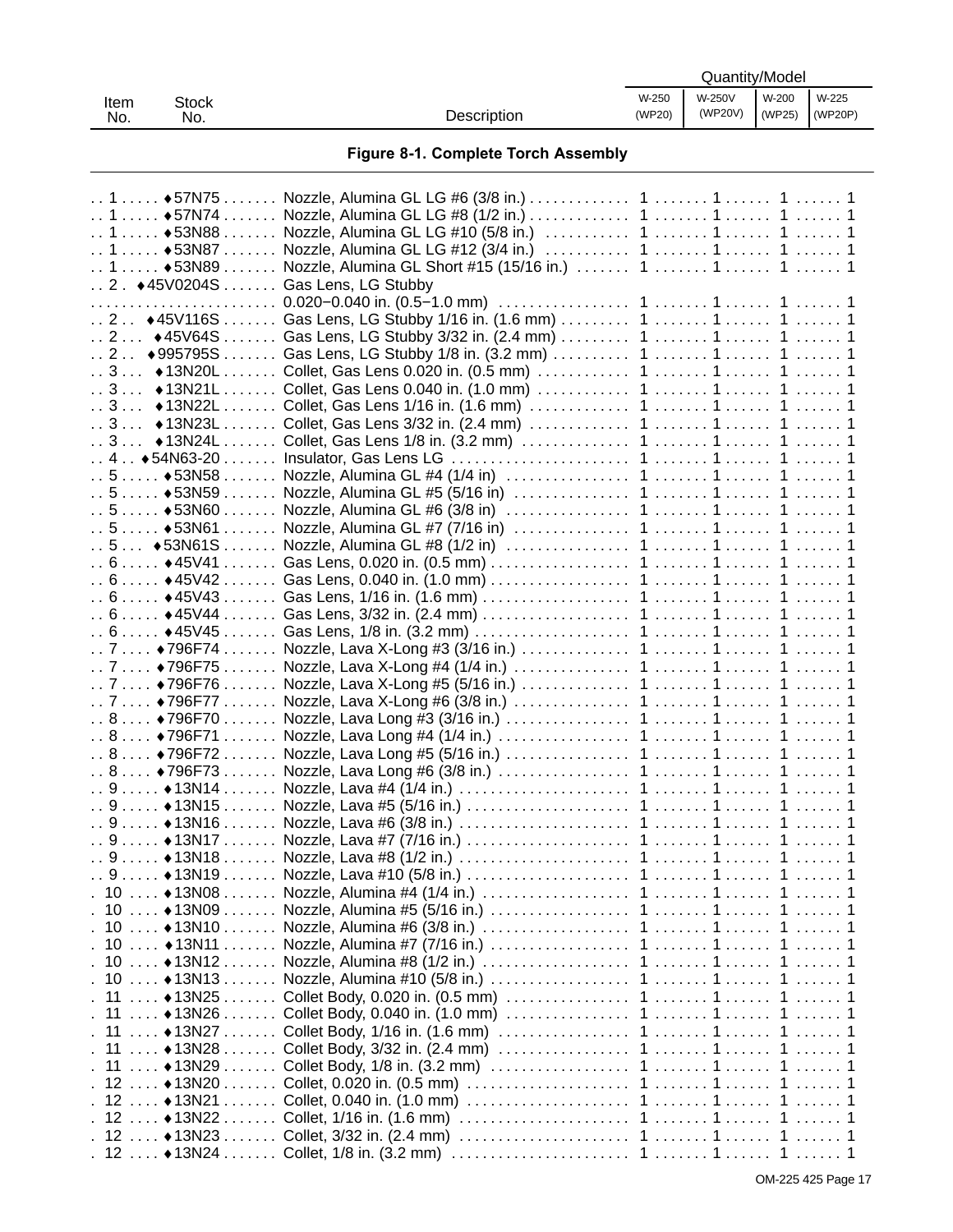| Stock<br>Item |     |             |        | Quantity/Model |                                  |  |
|---------------|-----|-------------|--------|----------------|----------------------------------|--|
|               |     | W-250       | W-250V | W-200          | W-225                            |  |
| No.           | No. | Description | (WP20) | (WP20V)        | $\sqrt{(WP25)}$ $\sqrt{(WP20P)}$ |  |

| $.13*598882$                                     |                                                              |
|--------------------------------------------------|--------------------------------------------------------------|
| $.14$ WP-20                                      |                                                              |
| $. 15$ ◆ WP-20V                                  |                                                              |
| $\ldots \ldots$ $\bullet$ 20-10N $\ldots \ldots$ |                                                              |
| $.16*WP-25$                                      |                                                              |
| $.17$ ◆ WP-20P                                   |                                                              |
| $.18$ $\bullet$ 9-4                              |                                                              |
| $.19$ $\sqrt{S-2}$                               |                                                              |
| $.20$ ↓41V24                                     |                                                              |
| $.21*41\sqrt{35}$                                |                                                              |
| $.22$ ♦ 41 V 33                                  |                                                              |
| $.23*53N06$                                      |                                                              |
| $\ldots \ldots$ $\bullet$ 53N06R $\ldots \ldots$ |                                                              |
| $.24$ , ◆H-100 ,                                 |                                                              |
| $\ldots \ldots$ + H-100R $\ldots \ldots$         |                                                              |
| $.25$ ♦ 53N04                                    |                                                              |
| $.26*45V07$                                      |                                                              |
| $.26*45V07R$                                     |                                                              |
| $.26*45V08$                                      |                                                              |
| $.26$ . $\leftrightarrow$ 45V08R                 |                                                              |
| $.27*45V09$                                      |                                                              |
| $.27$ ♦ 45V09R                                   |                                                              |
| $.27$ ♦ 45V10                                    |                                                              |
| $.27$ ♦ 45V10R                                   |                                                              |
| $. 28 * 45V03$                                   |                                                              |
| $.28$ . ◆45V03R                                  |                                                              |
| $.28*45V04$                                      |                                                              |
| $.28$ ♦45V04R                                    |                                                              |
| $.29.4$ WC-3-10                                  |                                                              |
| $.29.$ $\leftrightarrow$ WC-3-22                 |                                                              |
| $.30$ $.45V11$                                   |                                                              |
| $.31*195377$                                     |                                                              |
| $.31*195380$                                     |                                                              |
| $.31*225028$                                     | Adapter, Torch-thread Lock Water (7/8 Lht)Sing Wet1  1  1  1 |
| .     ◆ AK-4C                                    |                                                              |
| .   ◆MAK-IS                                      |                                                              |
| ◆ OPTIONAL                                       |                                                              |

BE SURE TO PROVIDE MODEL AND STYLE NUMBER WHEN ORDERING REPLACEMENT PARTS.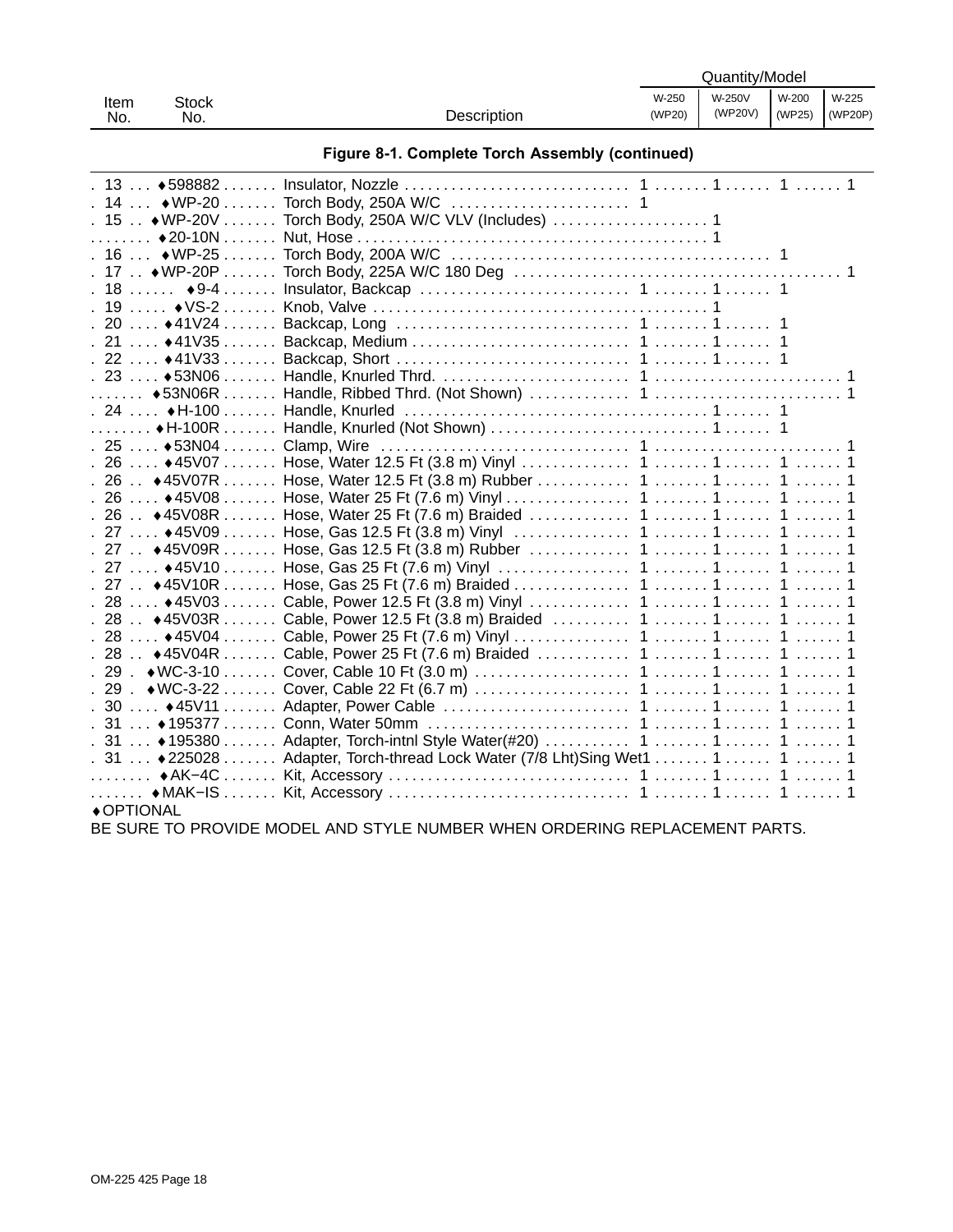

## Effective January 1, 2014

### (Equipment with a serial number preface of ME or newer)

This limited warranty supersedes all previous Miller warranties and is exclusive with no other

*Warranty Questions?*

Call 1-800-4-A-MILLER for your local Miller distributor.

Your distributor also gives you ...

#### **Service**

You always get the fast, reliable response you need. Most replacement parts can be in your hands in 24 hours.

#### **Support**

Need fast answers to the tough welding questions? Contact your distributor. The expertise of the distributor and Miller is there to help you, every step of the way.

guarantees or warranties expressed or implied. LIMITED WARRANTY − Subject to the terms and conditions below, 5. 6 Months — Parts Miller Electric Mfg. Co., Appleton, Wisconsin, warrants to its original retail purchaser that new Miller equipment sold after the effective date of this limited warranty is free of defects in material and workmanship at the time it is shipped by Miller. THIS WARRANTY IS EXPRESSLY IN LIEU OF ALL OTHER WARRANTIES, EXPRESS INCLUDING THE MERCHANTABILITY AND FITNESS.

Within the warranty periods listed below, Miller will repair or replace any warranted parts or components that fail due to such defects in material or workmanship. Miller must be notified in writing within thirty (30) days of such defect or failure, at which time Miller will provide instructions on the warranty claim procedures to be followed.

Miller shall honor warranty claims on warranted equipment listed below in the event of such a failure within the warranty time periods. All warranty time periods start on the delivery date of the equipment to the original end-user purchaser, and not to exceed twelve months after the equipment is shipped to a North American distributor or eighteen months after the equipment is shipped to an International distributor.

- 1. 5 Years Parts 3 Years Labor
	- Original Main Power Rectifiers Only to Include SCRs, Diodes, and Discrete Rectifier Modules
- 2. 3 Years Parts and Labor
	- Auto-Darkening Helmet Lenses (Except Classic Series) (No Labor) \* Engine Driven Welding Generators
	- **(NOTE: Engines are Warranted Separately by the Engine Manufacturer.)**
	- Inverter Power Sources (Unless Otherwise Stated)
	- Plasma Arc Cutting Power Sources
	- Process Controllers
	- Semi-Automatic and Automatic Wire Feeders
	- **Transformer/Rectifier Power Sources**
- 3. 2 Years Parts and Labor
	- Auto-Darkening Helmet Lenses Classic Series Only (No Labor)
	- Fume Extractors Capture 5, Filtair 400 and Industrial Collector Series
- 4. 1 Year Parts and Labor Unless Specified
	- Automatic Motion Devices
	- CoolBelt and CoolBand Blower Unit (No Labor)
	- **External Monitoring Equipment and Sensors**
	- **Field Options** (NOTE: Field options are covered for the remaining warranty period of the product they are installed in, or
	- for a minimum of one year whichever is greater.)
	- \* RFCS Foot Controls (Except RFCS-RJ45) Fume Extractors – Filtair 130, MWX and SWX Series
	- **HF Units**
	- ICE/XT Plasma Cutting Torches (No Labor)
	- Induction Heating Power Sources, Coolers **(NOTE: Digital Recorders are Warranted Separately by the Manufacturer.)**
	- LiveArc Welding Performance Management System
	- **Load Banks**
	- Motor Driven Guns (except Spoolmate Spoolguns)
	- PAPR Blower Unit (No Labor)
	- Positioners and Controllers
		- **Racks**
	- Running Gear/Trailers
	- Spot Welders
	- Subarc Wire Drive Assemblies
	- Water Coolant Systems
	- TIG Torches (No Labor)
	- Wireless Remote Foot/Hand Controls and Receivers
	- Work Stations/Weld Tables (No Labor)
- - **Batteries**
	- Bernard Guns (No Labor)
	- Tregaskiss Guns (No Labor)
- 6. 90 Days Parts
	- Accessory (Kits)
	- Canvas Covers
	- Induction Heating Coils and Blankets, Cables, and Non-Electronic Controls
	- M-Guns
	- MIG Guns and Subarc (SAW) Guns
	- Remote Controls and RFCS-RJ45
	- Replacement Parts (No labor) Roughneck Guns
	- Spoolmate Spoolguns
- Miller's True Blue® Limited Warranty shall not apply to:
	- Consumable components; such as contact tips, **cutting nozzles, contactors, brushes, relays, work station table tops and welding curtains, or parts that fail due to normal wear . (Exception: brushes and relays are covered on all engine-driven products.)**
- Items furnished by Miller, but manufactured by others, such as engines or trade accessories. These items are covered by the manufacturer's warranty, if any.
- 3. Equipment that has been modified by any party other than Miller, or equipment that has been improperly installed, improperly operated or misused based upon industry standards, or equipment which has not had reasonable and necessary maintenance, or equipment which has been used for operation outside of the specifications for the equipment.

MILLER PRODUCTS ARE INTENDED FOR PURCHASE AND WILLETT THE ROBER CIAL/INDUSTRIAL USERS AND PERSONS TRAINED AND EXPERIENCED IN THE USE AND MAINTENANCE OF WELDING EQUIPMENT.

In the event of a warranty claim covered by this warranty, the exclusive remedies shall be, at Miller's option: (1) repair; or (2) replacement; or, where authorized in writing by Miller in appropriate cases, (3) the reasonable cost of repair or replacement at an authorized Miller service station; or (4) payment of or credit for the purchase price (less reasonable depreciation based upon actual use) upon return of the goods at customer's risk and expense. Miller's option of repair or replacement will be F.O.B., Factory at Appleton, Wisconsin, or F.O.B. at a Miller authorized service facility as determined by Miller. Therefore no compensation or reimbursement for transportation costs of any kind will be allowed. TO THE EXTENT PERMITTED BY LAW, THE REMEDIES PROVIDED HEREIN ARE THE SOLE AND EXCLUSIVE REMEDIES. IN NO EVENT SHALL MILLER BE LIABLE FOR<br>DIRECT, INDIRECT, SPECIAL, INCIDENTAL OR DIRECT, INDIRECT, SPECIAL, INCIDENTAL OR CONSEQUENTIAL DAMAGES (INCLUDING LOSS OF PROFIT), WHETHER BASED ON CONTRACT, TORT OR ANY OTHER LEGAL THEORY.

ANY EXPRESS WARRANTY NOT PROVIDED HEREIN AND ANY IMPLIED WARRANTY, GUARANTY OR REPRESENTATION AS TO PERFORMANCE, AND ANY REMEDY FOR BREACH OF CONTRACT TORT OR ANY OTHER LEGAL THEORY WHICH, BUT FOR THIS PROVISION, MIGHT ARISE BY IMPLICATION, OPERATION OF LAW, CUSTOM OF TRADE OR COURSE OF DEALING, INCLUDING ANY IMPLIED WARRANTY OF MERCHANTABILITY OR FITNESS FOR PARTICULAR PURPOSE, WITH RESPECT TO ANY AND ALL EQUIPMENT FURNISHED BY MILLER IS EXCLUDED AND DISCLAIMED BY MILLER.

Some states in the U.S.A. do not allow limitations of how long an implied warranty lasts, or the exclusion of incidental, indirect, special or consequential damages, so the above limitation or exclusion may not apply to you. This warranty provides specific legal rights, and other rights may be available, but may vary from state to state.

In Canada, legislation in some provinces provides for certain additional warranties or remedies other than as stated herein, and to the extent that they may not be waived, the limitations and exclusions set out above may not apply. This Limited Warranty provides specific legal rights, and other rights may be available, but may vary from province to province. miller\_warr 2014-04-14